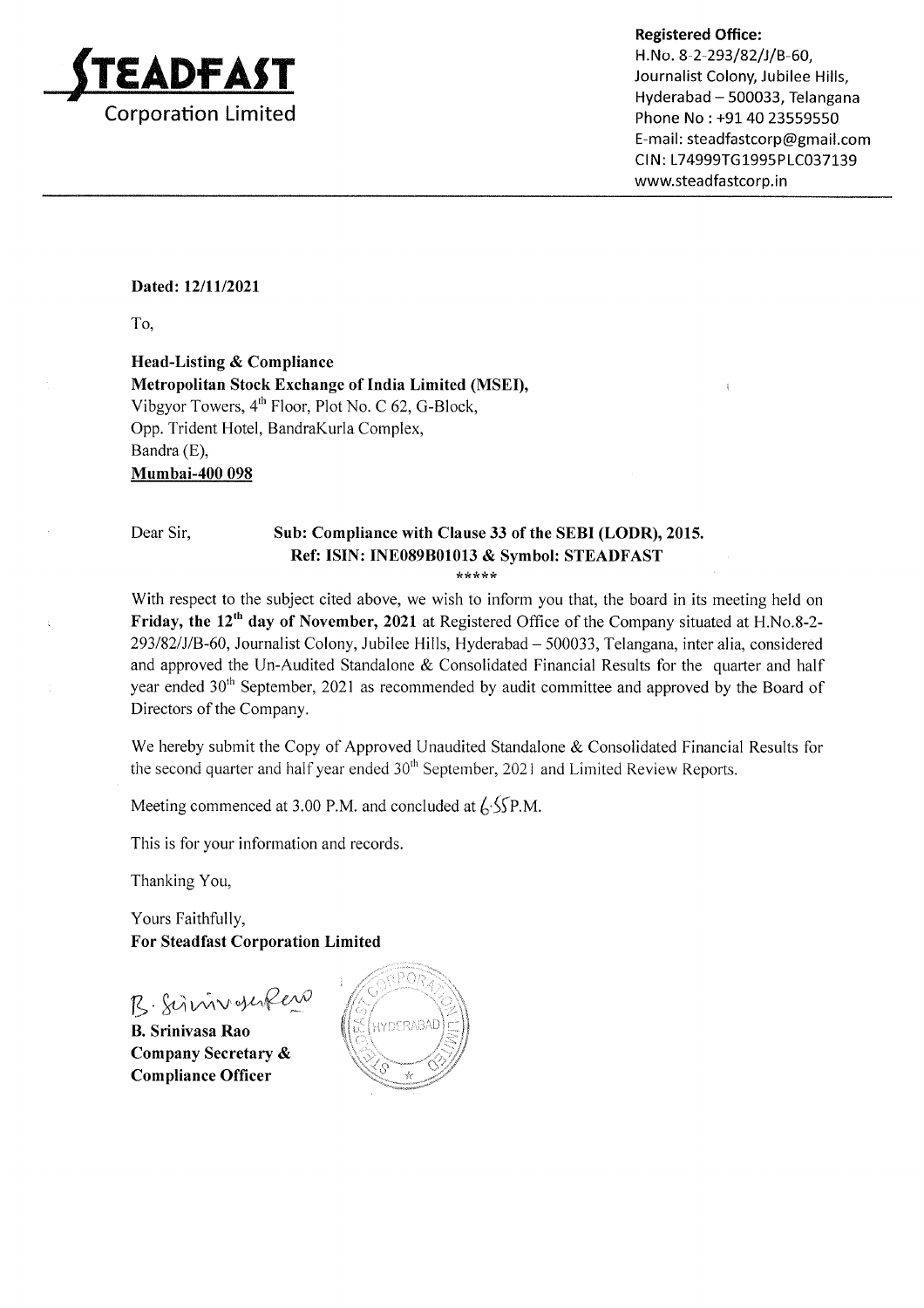

H.No. 8-2-293/82/J/B-60, Journalist Colony, Jubilee Hills, Hyderabad - 500033, Telangana Phone No : +91 40 23559550 E-mail : steadfastcorp@gmail.com CIN: L74999TG1995PLC037139 www.steadfastcorp. in

|                | <b>Steadfast Corporation Limited</b>                                                                   |                |                      |                       |                 |                      |                               |  |
|----------------|--------------------------------------------------------------------------------------------------------|----------------|----------------------|-----------------------|-----------------|----------------------|-------------------------------|--|
|                | Standalone Unaudited Financial Results for the Second Quarter and half year ended 30th September, 2021 |                |                      |                       |                 |                      |                               |  |
|                |                                                                                                        |                |                      |                       |                 |                      | <b>Rs.in lakhs except EPS</b> |  |
| SI             | <b>Particulars</b>                                                                                     |                | <b>Quarter</b> ended |                       | Half Year ended |                      | <b>Year Ended</b>             |  |
| No             | ÷                                                                                                      | 30.09.2021     | 30.06.2021           | 30.09.2020            | 30.09.2021      | 30.09.2020           | 31.03.2021                    |  |
|                |                                                                                                        | Unaudited      | Unaudited            | Unaudited             | UnAudited       | <b>UnAudited</b>     | Audited                       |  |
|                | Income from operations net                                                                             | 4.10           | 4.04                 | 3.07                  | 8.14            | 6.11                 | 72.39                         |  |
| 2              | Other Income                                                                                           | 6.85           | 10.06                | 11.05                 | 16.91           | 22.82                | 55.76                         |  |
| 3              | Total Income (1+2)                                                                                     | 10.96          | 14.10                | 14.13                 | 25.06           | 28.93                | 128.15                        |  |
| 4              | <b>Expenses</b>                                                                                        |                |                      |                       |                 |                      |                               |  |
|                | a)Cost of Execution                                                                                    | 0.55           | 0.55                 | 0.39                  | 1.10            | 0.78                 | 58.67                         |  |
|                | b)Employee benefit expenses                                                                            | 4.41           | 4.42                 | 5.87                  | 8.83            | 10.97                | 23.54                         |  |
|                | c)Depreciation and amortisation expense                                                                | 3.22           | 3.18                 | 3.96                  | 6.40            | 8.13                 | 15.27                         |  |
|                | d)Finance Costs                                                                                        | 0.00           | 0.01                 | 0.00                  | 0.01            | 0.00                 | 0.02                          |  |
|                | e)Other operating expenses                                                                             | 3.61           | 3.96                 | 2.11                  | 7.57            | 6.14                 | 15.44                         |  |
|                | <b>Total Expenses</b>                                                                                  | 11.79          | 12.12                | 12.33                 | 23.91           | 26.02                | 112.94                        |  |
| 5              |                                                                                                        |                |                      |                       |                 |                      |                               |  |
|                | Profit beforeshare in net profit/(loss) of associate/ Firm (3-4)                                       | $-0.83$        | 1.98                 | 1.79                  | 1.15            | 2.90                 | 15.21                         |  |
|                | Share in net profit/(loss) of Associate / Firm                                                         |                |                      | 1.18                  |                 | 1.18                 | $-17.90$                      |  |
| 6              | <b>Profit Before Tax</b>                                                                               | $-0.83$        | 1.98                 | 2.97                  | 1.15            | 4.08                 | $-2.69$                       |  |
| $\overline{7}$ | <b>Tax Expense</b>                                                                                     |                |                      |                       |                 |                      |                               |  |
|                | a)Current tax                                                                                          | 0.45           | 0.00                 | 0.87                  | 0.45            | 1.42                 | 0.54                          |  |
|                | b)Deferred tax                                                                                         | $-0.09$        | $-0.07$              | $-0.34$               | $-0.16$         | $-0.34$              | $-0.42$                       |  |
| 8              | <b>Total Tax Expense</b>                                                                               | 0.37           | $-0.07$              | 0.52                  | 0.30            | 1.07                 | 0.12                          |  |
|                | <b>Net Profit For The Period</b>                                                                       | $-1.20$        | 2.05                 | 2.44                  | 0.85            | 3.00                 | $-2.81$                       |  |
| 9              | <b>Other Comprehensive Losses /Income</b>                                                              | $\blacksquare$ |                      | $\tilde{\phantom{a}}$ |                 | $\ddot{\phantom{1}}$ |                               |  |
| 10             | <b>Total Comprehensive Income</b>                                                                      | $-1.20$        | 2.05                 | 2.44                  | 0.85            | 3.00                 | $-2.81$                       |  |
| $\mathbf{1}$   | Paid up equity share capital (Face Value : 10 per share)                                               | 713.10         | 713.10               | 713.10                | 713.10          | 713.10               | 713.10                        |  |
| 12             | <b>Total Other Equity</b>                                                                              |                |                      |                       |                 |                      | 327.40                        |  |
| 13             | Basic and diluted earnings per share (In $\bar{x}$ )                                                   | $-0.02$        | 0.03                 | 0.03                  | 0.01            | 0.04                 | $-0.04$                       |  |

Notes :

I The unaudited interim condensed financial statements for the second quarter and half year ended September 30, 2021 have been taken on record by the Board of Directors at its meeting held on l2 November 2021 . The information presented above is extracted from the unaudited interim condensed financial statements. The interim condensed financial statements are prepared in accordance with the Indian Accounting Standards (lnd-AS) as prescribed under Section 133 of the Companies Act, 2013 read with Rule 3 of the Companies (Indian Accounting Standards) Rules, 2015 and Companies (Indian Accounting Standards) Amendment Rules, 2016.

Figures have been regrouped and rearranged wherever considered necessary in order to make them comparable with those of the current period. 2

The Company operates in a single segment and the results pertain to a single segment. J

For Steadfast Corporation Limited

r)  $LRAN$  of  $-1RH$ Li K. Vivek Reddy DIN:07907507 **HYDERABAD** Managing Director

Place Hyderabad Date 12.11.2021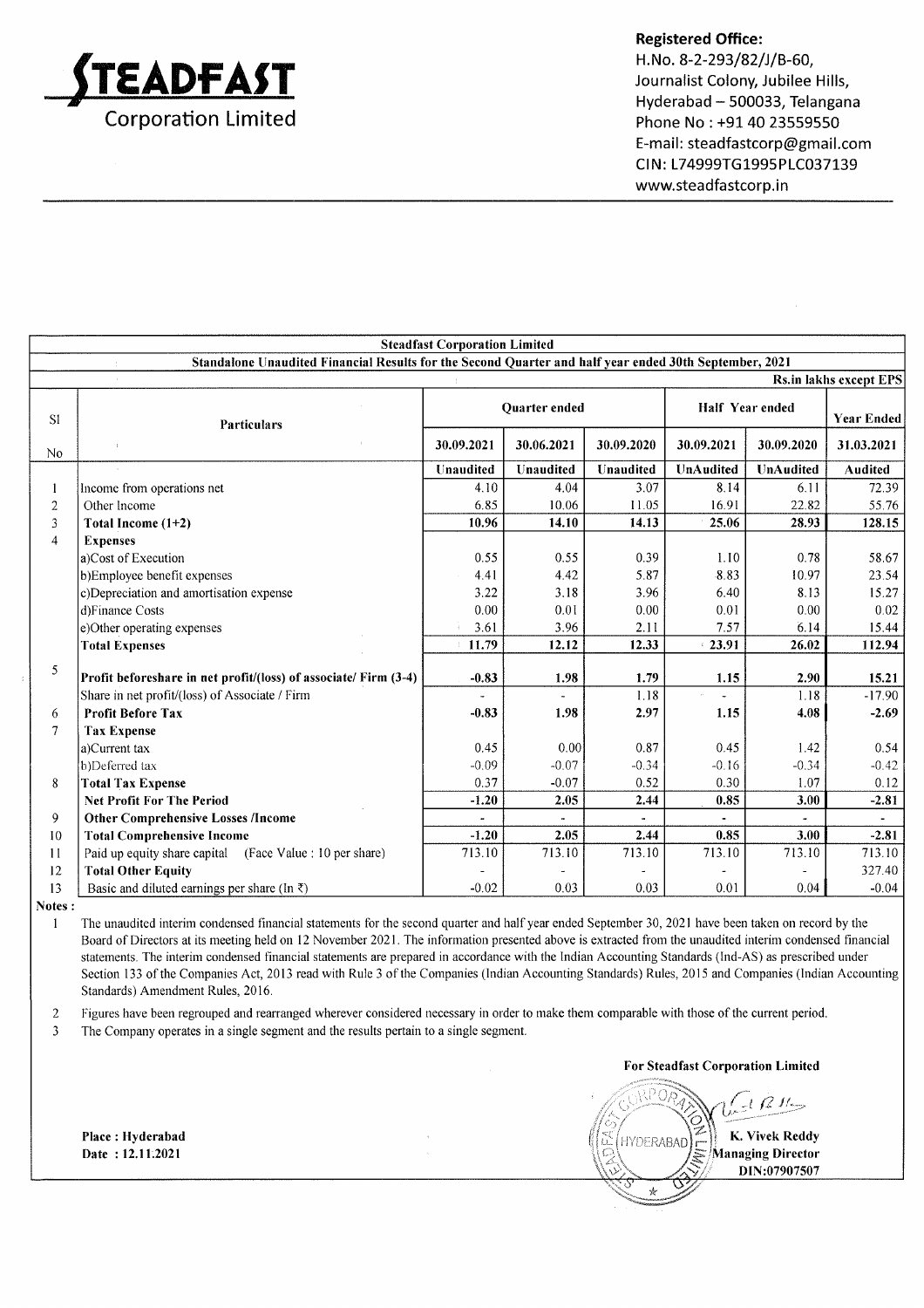## STEADFAST CORPORATION LIMITED Standalone Balance Sheet As on 30th 2021

|                                     |                  | <b>Amount in Lakhs</b> |  |
|-------------------------------------|------------------|------------------------|--|
| Particulars                         | As at            | As at                  |  |
|                                     | Sept 30,2021     | March 31, 2021         |  |
|                                     | <b>Unaudited</b> | <b>Audited</b>         |  |
| <b>I. ASSETS</b>                    |                  |                        |  |
| (1) Non-current assets              |                  |                        |  |
| (a) Property, Plant and Equipment   | 43.91            | 50.31                  |  |
| (b) Other assets                    | 281.00           | 281.00                 |  |
| (c) Financial Assets                |                  |                        |  |
| (i) Investments                     | 24.19            | 24.19                  |  |
| (d) Deferred tax assets (net)       | 7.16             | 7.01                   |  |
| <b>Total non current assets</b>     | 356.26           | 362.51                 |  |
| (2) Current Assets                  |                  |                        |  |
| (a) Financial Assets                |                  |                        |  |
| (i) Trade receivables               | 40.51            | 25.27                  |  |
| (ii) Cash and cash equivalents      | 585.43           | 599.89                 |  |
| (iii) Loans and advances            |                  |                        |  |
| (b) Other current assets            | 78.54            | 76.26                  |  |
| <b>Total current assets</b>         | 704.48           | 701.42                 |  |
|                                     |                  |                        |  |
| <b>TOTAL ASSETS</b>                 | 1,060.74         | 1,063.93               |  |
| <b>II. EQUITY AND LIABILITIES</b>   |                  |                        |  |
| $(1)$ Equity                        |                  |                        |  |
| (a) Equity share capital            | 713.10           | 713.10                 |  |
| (b) Other equity                    | 328.24           | 327.40                 |  |
| <b>Total equity</b>                 | 1,041.34         | 1,040.50               |  |
|                                     |                  |                        |  |
| (2) Current liabilities             |                  |                        |  |
| (a) Financial liabilities           |                  |                        |  |
| (i) Trade payables                  | 17.05            | 21.22                  |  |
| (b) Other current liabilities       | 0.12             | 0.44                   |  |
| (c) Short-term provisions           | 2.23             | 1.77                   |  |
| <b>Total Current liabilities</b>    | 19.40            | 23.43                  |  |
|                                     |                  |                        |  |
| <b>TOTAL EQUITY AND LIABILITIES</b> | 1,060.74         | 1,063.93               |  |

## For and on behalf of the Board of Directors

 $n t^{1}$ 

K Vivek Reddy Managing Director DIN: 07907507



Place: Hyderabad Date: 12.11.2021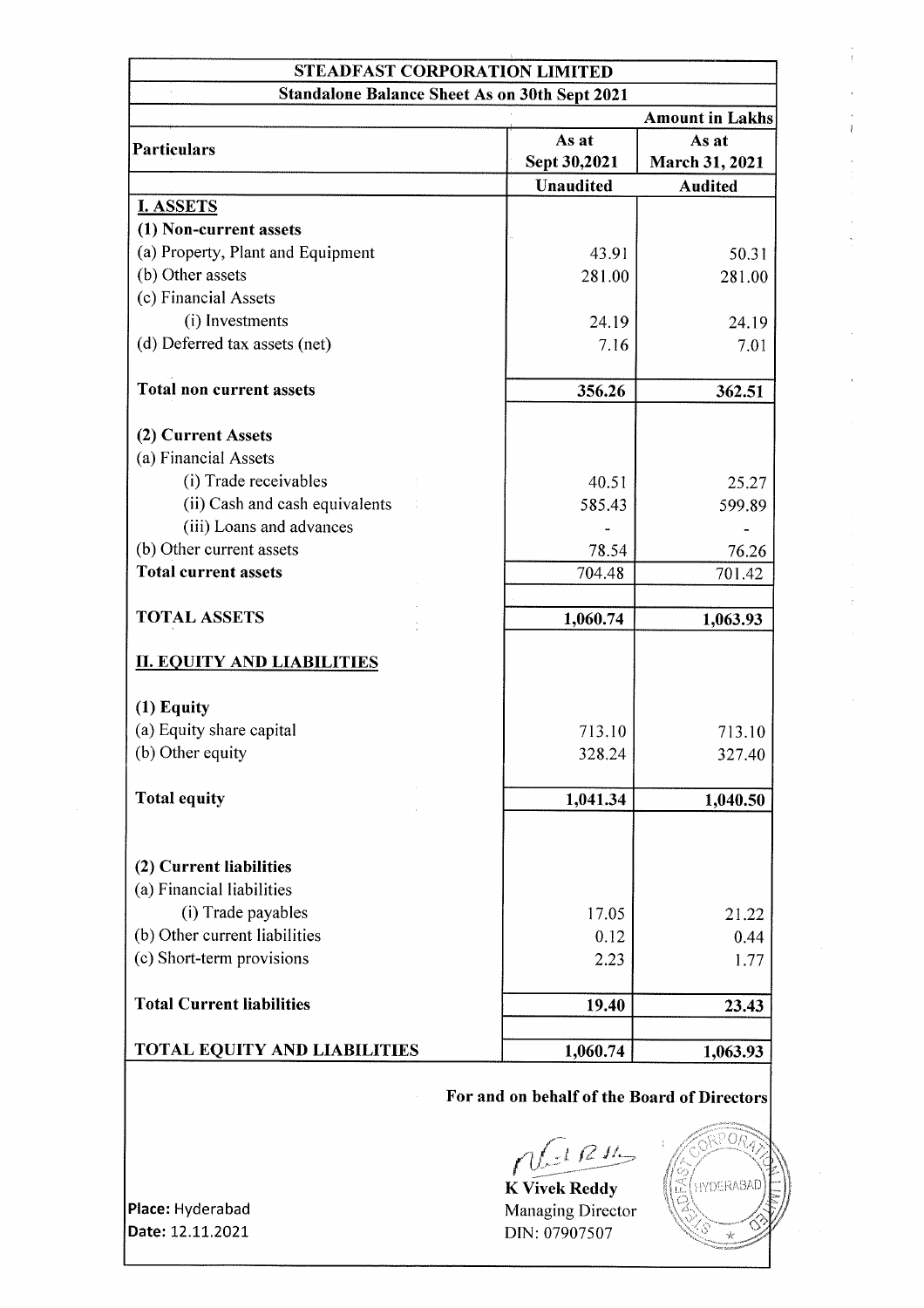## STEADFAST CORPORATION LIMITED

Standalone Cash Flow Statement for the half year ended Sept 30, 2021

|              |                                                                |                    | in INR                    |
|--------------|----------------------------------------------------------------|--------------------|---------------------------|
|              | <b>Particulars</b>                                             | September 30, 2021 | <b>September 30, 2020</b> |
|              |                                                                | <b>Unaudited</b>   | <b>Unaudited</b>          |
| $\mathbf{A}$ | <b>CASH FLOWS FROM OPERATING ACTIVITIES:</b>                   |                    |                           |
|              | Net profit before tax                                          | 1.15               | 4.08                      |
|              | Adjusted for:                                                  |                    |                           |
|              | Depreciation                                                   | 6.40               | 8.13                      |
|              | Interest & other income received                               | (16.91)            | (22.82)                   |
|              | Share of Profits / (Losses) from Subcidaries/JV                |                    | (1.18)                    |
|              | Prov for diminution in value of investment                     |                    |                           |
|              | Loss on sale of / discarded assets (net)                       |                    |                           |
|              | Provision for doubtful debts                                   |                    |                           |
|              | Operating profits before working capital charges               | (9.37)             | (11.78)                   |
|              | Changes in current assets and liabilities                      |                    |                           |
|              | (Increase)/Decrease in Trade Receivables                       | (15.24)            | (0.10)                    |
|              | (Increase)/Decrease in financial and non-financial assets      | (2.28)             | (13.81)                   |
|              | Increase/(Decrease) in financial and non-financial liabilities | (0.32)             | (0.37)                    |
|              | Increase/(Decrease) in Trade payables                          | (4.17)             | (0.66)                    |
|              | Cash generated from operations                                 | (31.38)            | (26.74)                   |
|              | Income taxes paid                                              |                    | 1.94                      |
|              | Net cash generated from operating activities                   | (31.38)            | (28.68)                   |
| $\bf{B}$     | CASH FLOWS FROM INVESTING ACTIVITIES:                          |                    |                           |
|              | Purchase of fixed assets                                       |                    |                           |
|              | Proceeds on sale of fixed assets                               |                    |                           |
|              | Long term loans and advances                                   |                    |                           |
|              | Investment in VHS Health Care                                  |                    |                           |
|              | Interest & other income received                               | 16.91              | 22.82                     |
|              | Net cash used in investing activities                          | 16.91              | 22.82                     |
| $\mathbf C$  | <b>CASH FLOWS FROM FINANCING ACTIVITIES:</b>                   |                    |                           |
|              | Proceeds from issue of share warrants                          |                    |                           |
|              | Proceeds from issue of ESOPs                                   |                    |                           |
|              | Dividends and dividend tax paid during the year                |                    |                           |
|              | Net Cash generated from financing activities                   |                    |                           |
| D            | Net increase / (decrease) in cash and cash equivalents         | (14.47)            | (5.86)                    |
| E            | Cash and cash equivalents at the beginning of the year         | 599.89             | 422.23                    |
| F            | Cash and cash equivalents at the end of the year               | 585.43             | 416.37                    |
|              | Notes forming part of the financial statements                 |                    |                           |

## For and on behalf of the Board of Directors



 $\mathcal{L}$   $\mathcal{R}$   $\mathcal{H}_\Rightarrow$ 

K Vivek Reddy Managing Director DIN: 07907507

Date: 12.11.2021 Place: Hyderabad

 $\overline{1}$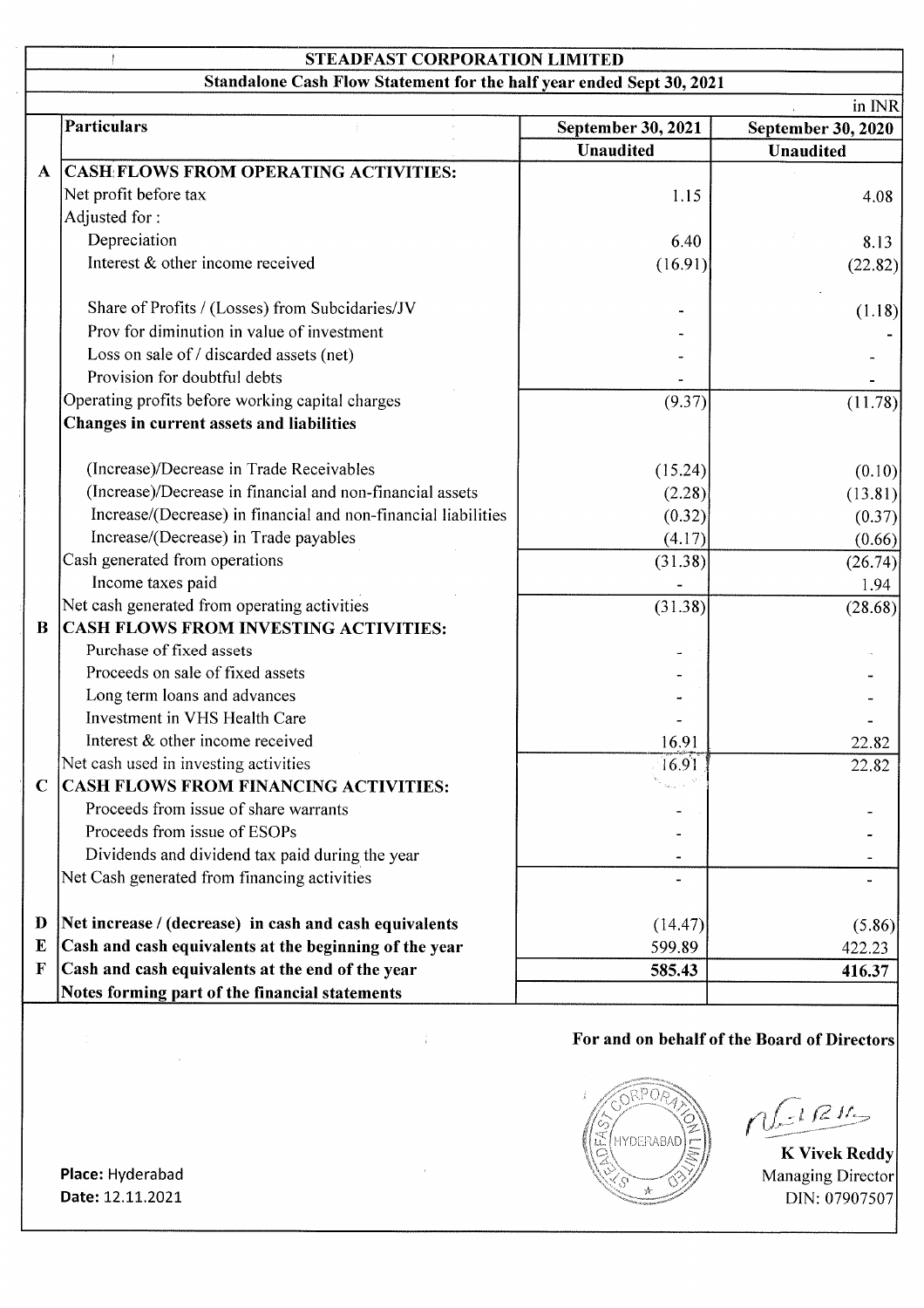

# RAMASAMY KOTESWARA RAO AND CO LLP

CHARTERED ACCOUNTANTS

Independent Auditor's Review Report on Quarterly and Half year ended Unaudited Standalone<br>Financial Results of CompanyPursuant to the Regulation 33 of the SEBI (Listing Obligations and Disclosure Requirements) Regulations, 2015, as amended.

#### TO THE BOARD OF DIRECTORS OF M/S STEADFAST CORPORATION LIMITED

We have reviewed the accompanying statement of unaudited Standalone financial results of M/S STEADFAST CORPORATION LIMITED(the "Company")for the quarterand six months endedSeptember 30, 2021(the "Statement") attached herewith,being submitted by the company pursuant to the requirement of Regulation 33 of the SEBI (Listing Obligations and Disclosure Requirements) Regulations, 2015, as amended.

This statement, which is the responsibility of the Company's Management and approved by.the Corhpany's Board of Directors, has been prepared in accordance with the recognition and measurement principles laid down in Indian Accounting Standard 34, (Ind AS 34) Interim Financial Reporting'; prescribed under Section 133 of the Companies Act 2013 as amended, read with relevant rules issued thereunder and other accounting principles generally accepted in India. Our responsibility is to express a conclusion on the Statement based on our review.

We conducted our review of the Statement in accordance with the Standard on Review Engagements (SRE) 2410, "Review of Interim Financial Information Performed by the Independent Auditor of the Entity" issued by the Institute of Chartered Accountants of India (ICAI). A review of interim financial information consists of making inquiries, primarily of the Company's personnel responsible for financial and accounting matters, and applying analytical and other review procedures. A review is substantially less In scope than an audit conducted in accordance with Standards on Auditing and consequently does not enable us to obtain assurance that we would become aware of all significant matters that might be identified in an audit. Accordingly, we do not express an audit opinion.

Based on our review conducted as stated above, nothing has come to our attention that causes us to believe that the accompanying statement, prepared in accordance with the aforesaid Indian Accounting Standards("Ind AS') specified under Section 133 of the Companies Act, 2013 as amended, read with relevant rules issued thereunder and other accounting principles generally accepted in India, has not disclosed the information required to be disclosed in terms of Regulation 33 of SEBI (Listing Obligations and Disclosure Requirements) Regulations, 2015, as amended, including the manner in which it is to be disclosed, or that it contains any material misstatement.

i

## For Ramasamy Koteswara Rao and Co LLP

Chartered Accountants FRN.No. 010396S /S200084

Murali Krishna Reddy Telluri Partner Membership No:223022

UDIN:21223022AAAASV6138

Place: Hyderabad

Date: 12-11-2021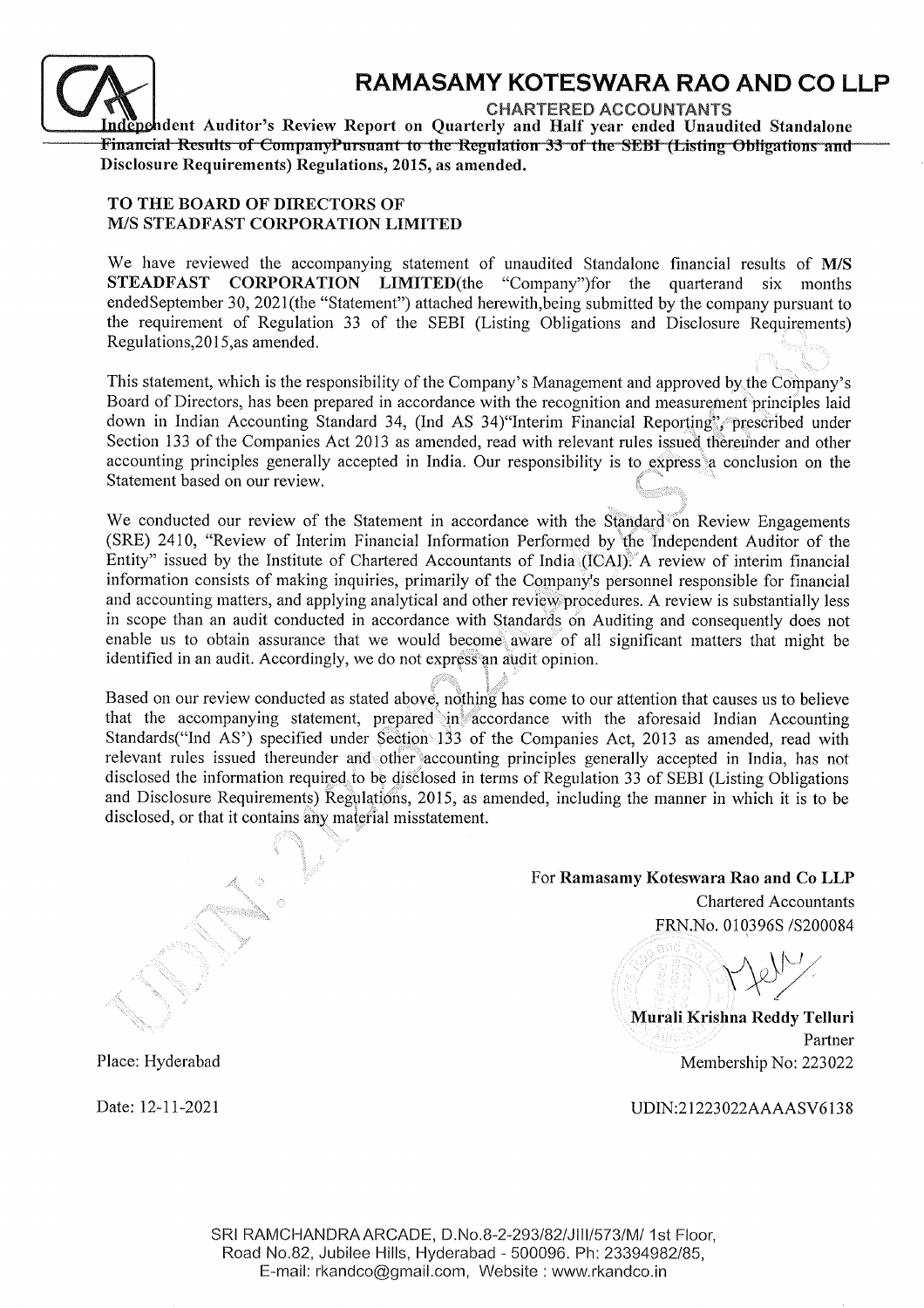

H. No. 8-2-293/82/J/B-60, Journalist Colony, Jubilee Hills, Hyderabad - 500033, Telangana Phone No : +91 40 23559550 E-mail: steadfastcorp@gmail.com CIN: L74999TG1995PLC037139 www.steadfastcorp.in

|                                                                                                          | <b>Steadfast Corporation Limited</b>                          |                |                |                        |                |                                  |                |
|----------------------------------------------------------------------------------------------------------|---------------------------------------------------------------|----------------|----------------|------------------------|----------------|----------------------------------|----------------|
| Consolidated Un-Audited financial results for the second quarter and half year ended 30th September 2021 |                                                               |                |                |                        |                |                                  |                |
|                                                                                                          |                                                               |                |                |                        |                | (Amount in Rs. Lakhs except EPS) |                |
| S1                                                                                                       | <b>Particulars</b>                                            | Quarter ended  |                | <b>Half Year ended</b> |                | <b>Year ended</b>                |                |
| No                                                                                                       |                                                               | 30-09-21       | 30-06-21       | $30 - 09 - 20$         | 30.09.2021     | 30.09.2020                       | 31.03.2021     |
|                                                                                                          |                                                               | Unaudited      | Unaudited      | <b>Unaudited</b>       | Unaudited      | Unaudited                        | <b>Audited</b> |
|                                                                                                          | Income from operations net                                    | 4.10           | 4.04           | 34.56                  | 8.14           | 64.20                            | 218.59         |
| $\overline{2}$                                                                                           | Other Income                                                  | 6.85           | 10.06          | 11.05                  | 16.91          | 22.82                            | 55.76          |
| 3                                                                                                        | Total Income (1+2)                                            | 10.96          | 14.10          | 45.61                  | 25.06          | 87.02                            | 274.35         |
| $\overline{4}$                                                                                           | <b>Expenses</b>                                               |                |                |                        |                |                                  |                |
|                                                                                                          | a)Cost of Execution                                           | 0.55           | 0.55           | 3.12                   | 1:10           | 4.21                             | 65.33          |
|                                                                                                          | b)Employee benefit expenses                                   | 4.41           | 4.42           | 14.63                  | 8.83           | 25.16                            | 64.61          |
|                                                                                                          | c)Depreciation and amortisation expense                       | 3.22           | 3.18           | 17.18                  | 6.40           | 35.02                            | 120.63         |
|                                                                                                          | d)Finance Costs                                               | 0.00           | 0.01           | 0.00                   | 0:01           | 0.00                             | 0.02           |
|                                                                                                          | e)Other operating expenses                                    | 3.61           | 3.96           | 7.33                   | 7:57           | 16.62                            | 41.10          |
|                                                                                                          | <b>Total Expenses</b>                                         | 11.79          | 12.12          | 42.26                  | 23.91          | 81.01                            | 291.69         |
| 5                                                                                                        | Profit beforeshare in net profit/(loss) of associate/Firm (3- |                |                |                        |                |                                  |                |
|                                                                                                          | 4)                                                            | $-0.83$        | 1.98           | 3.35                   | 1.15           | 6.01                             | $-17.34$       |
|                                                                                                          | Share in net profit/(loss) of JV                              | $\blacksquare$ | $\blacksquare$ | ٠                      | $\blacksquare$ | ٠                                | 0.06           |
| 6                                                                                                        | <b>Profit Before Tax</b>                                      | $-0.83$        | 1.98           | 3.35                   | 1.15           | 6.01                             | $-17.27$       |
| $\mathcal{I}$                                                                                            | <b>Tax Expense</b>                                            |                |                |                        |                |                                  |                |
|                                                                                                          | a)Current tax                                                 | 0.45           | 0.00           | 1.35                   | 0.45           | 2.38                             | 0.54           |
|                                                                                                          | b)Deferred tax                                                | $-0.09$        | $-0.07$        | $-0.34$                | $-0.16$        | $-0.34$                          | $-0.42$        |
| 8                                                                                                        | <b>Total Tax Expense</b>                                      | 0.37           | $-0.07$        | 1.01                   | 0.30           | 2.04                             | 0.12           |
|                                                                                                          | <b>Net Profit For The Period</b>                              | $-1.20$        | 2.05           | 2.34                   | 0.85           | 3.96                             | $-17.39$       |
| 9                                                                                                        | <b>Other Comprehensive Losses /Income</b>                     |                |                |                        |                |                                  |                |
| 10                                                                                                       | <b>Total Comprehensive Income</b>                             | $-1.20$        | 2.05           | 2.34                   | 0.85           | 3.96                             | $-17.39$       |
| $\mathbf{1}$                                                                                             | Paid up equity share capital (Face Value : 10 per share)      | 713.10         | 713.10         | 713.10                 | 713.10         | 713.10                           | 713.10         |
| 12                                                                                                       | <b>Total Other Equity</b>                                     |                |                |                        |                |                                  | 331.24         |
| 13                                                                                                       | Basic and diluted earnings per share (In $\bar{z}$ )          | $-0.02$        | 0.03           | 0.03                   | 0.01           | 0.06                             | $-0.24$        |

Notes :

Place : Hyderabad Date : l2-ll-2021

I The unaudited interim condensed financial statements for the second quarter and halfyear ended September 30, 2021 have been taken on record by the Board of Directors at its meeting held on 12 November 2021. The information presented above is extracted from the unaudited interim condensed financial statements. The interim condensed financial statements are prepared in accordance with the Indian Accounting Standards (Ind-AS) as prescribed under Section 133 of the Companies Act, 2013 read with Rule 3 of the Companies (Indian Accounting Standards) Rules, 2015 and Companies (Indian Accounting Standards) Amendment Rules, 2016.

Figures have been regrouped and rearranged wherever considered necessary in order to make them comparable with those of the current period. 2

3 The Company operates in a single segment and the results pertain to a single segment.

For Steadfast Corporation I

 $LRH_{\infty}$ 

K Vivek Reddy Managing Director DIN: 0790507

**HYDERABAD** t-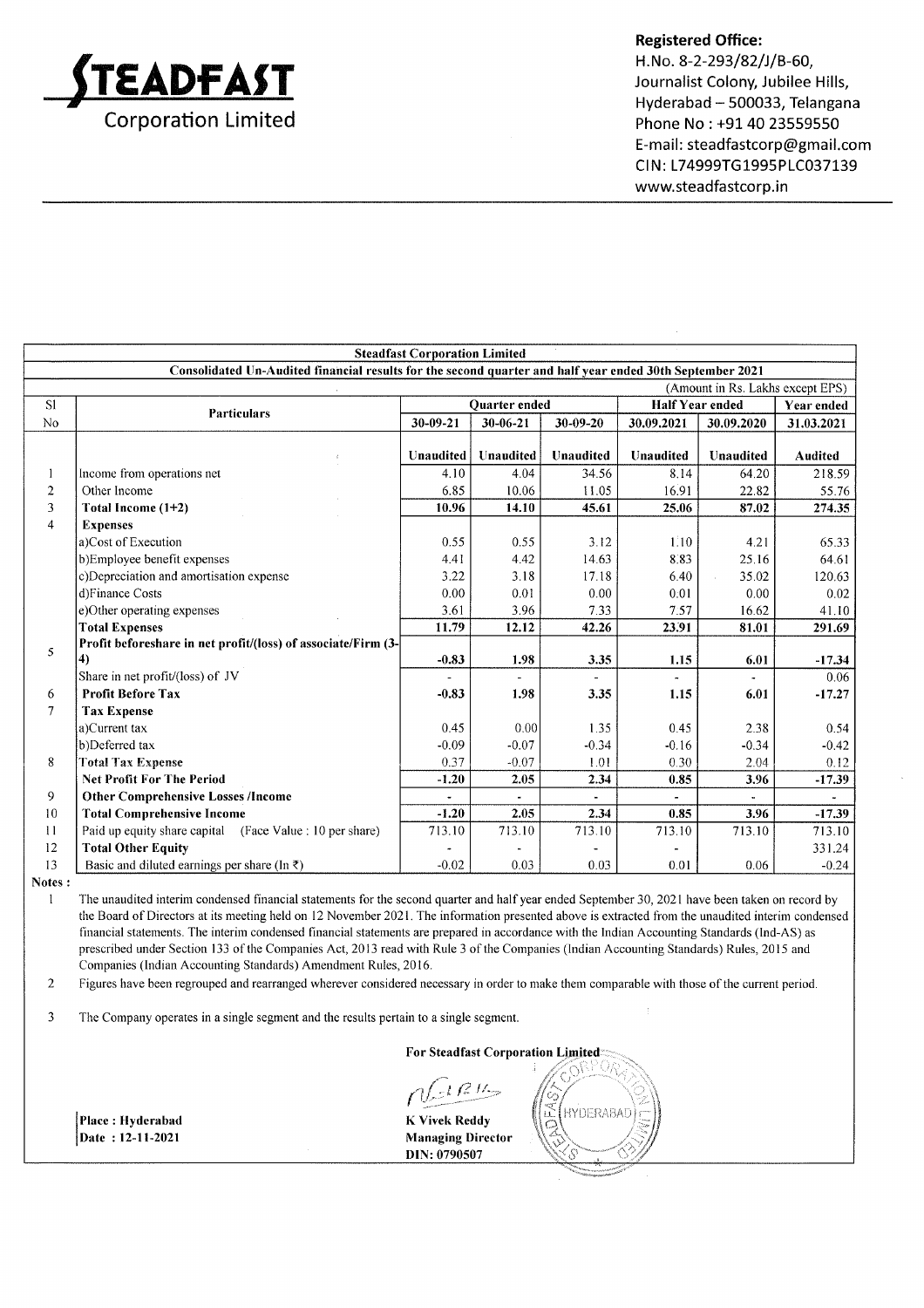#### STEADFAST CORPORATION LIMITED Consolidated Balance Sheet As At Sept 30 2021

| Consonuattu Dalaitti Biltti As At Bept 90 Z021 |                        | <b>Amount in Lakhs</b>    |  |
|------------------------------------------------|------------------------|---------------------------|--|
| Particulars                                    | As At<br>30 Sept, 2021 | As At<br>31st March, 2021 |  |
|                                                | <b>Unaudited</b>       | <b>Audited</b>            |  |
| <b>I. ASSETS</b>                               |                        |                           |  |
| (1) Non-current assets                         |                        |                           |  |
| (a) Property, Plant and Equipment              | 43.91                  | 291.58                    |  |
| (b) Other assets                               | 281.00                 | 281.00                    |  |
| (c) Financial Assets                           |                        |                           |  |
| (i) Investments                                | 28.03                  | 28.03                     |  |
| (d) Deferred tax assets (net)                  | 7.16                   | 7.01                      |  |
| <b>Total non current assets</b>                | 360.11                 | 607.62                    |  |
| (2) Current Assets                             |                        |                           |  |
| (a) Financial Assets                           |                        |                           |  |
| (i) Trade receivables                          | 40.51                  | 25.27                     |  |
| (ii) Cash and cash equivalents                 | 585.43                 | 678.87                    |  |
| (iii) Loans and advances                       |                        |                           |  |
| (b) Other current assets                       | 78.54                  | 80.08                     |  |
| <b>Total current assets</b>                    | 704.48                 | 784.22                    |  |
| <b>TOTAL ASSETS</b>                            | 1,064.58               | 1,391.85                  |  |
|                                                |                        |                           |  |
| <b>II. EQUITY AND LIABILITIES</b>              |                        |                           |  |
| $(1)$ Equity                                   |                        |                           |  |
| (a) Equity share capital                       | 713.10                 | 713.10                    |  |
| (b) Other equity                               | 332.09                 | 331.24                    |  |
| (c) Non Controlling Interest                   |                        | 310.14                    |  |
| Total equity                                   | 1,045.19               | 1,354.48                  |  |
| (2) Current liabilities                        |                        |                           |  |
| (a) Financial liabilities                      |                        |                           |  |
| (i) Trade payables                             | 17.05                  | 35.15                     |  |
| (b) Other current liabilities                  | 0.12                   | 0.44                      |  |
| (c) Short-term provisions                      | 2.23                   | 1.77                      |  |
| <b>Total Current liabilities</b>               | 19.40                  | 37.37                     |  |
|                                                |                        |                           |  |
| <b>TOTAL EQUITY AND LIABILITIES</b>            | 1,064.58               | 1,391.85                  |  |
|                                                |                        |                           |  |

## For Steadfast Corporation Limited

ORPOR  $t R H_2$ **K** Vivek Reddy iJYDERABAD Managing Director DIN: 0790507

Place: Hyderabad Date:12-11-2021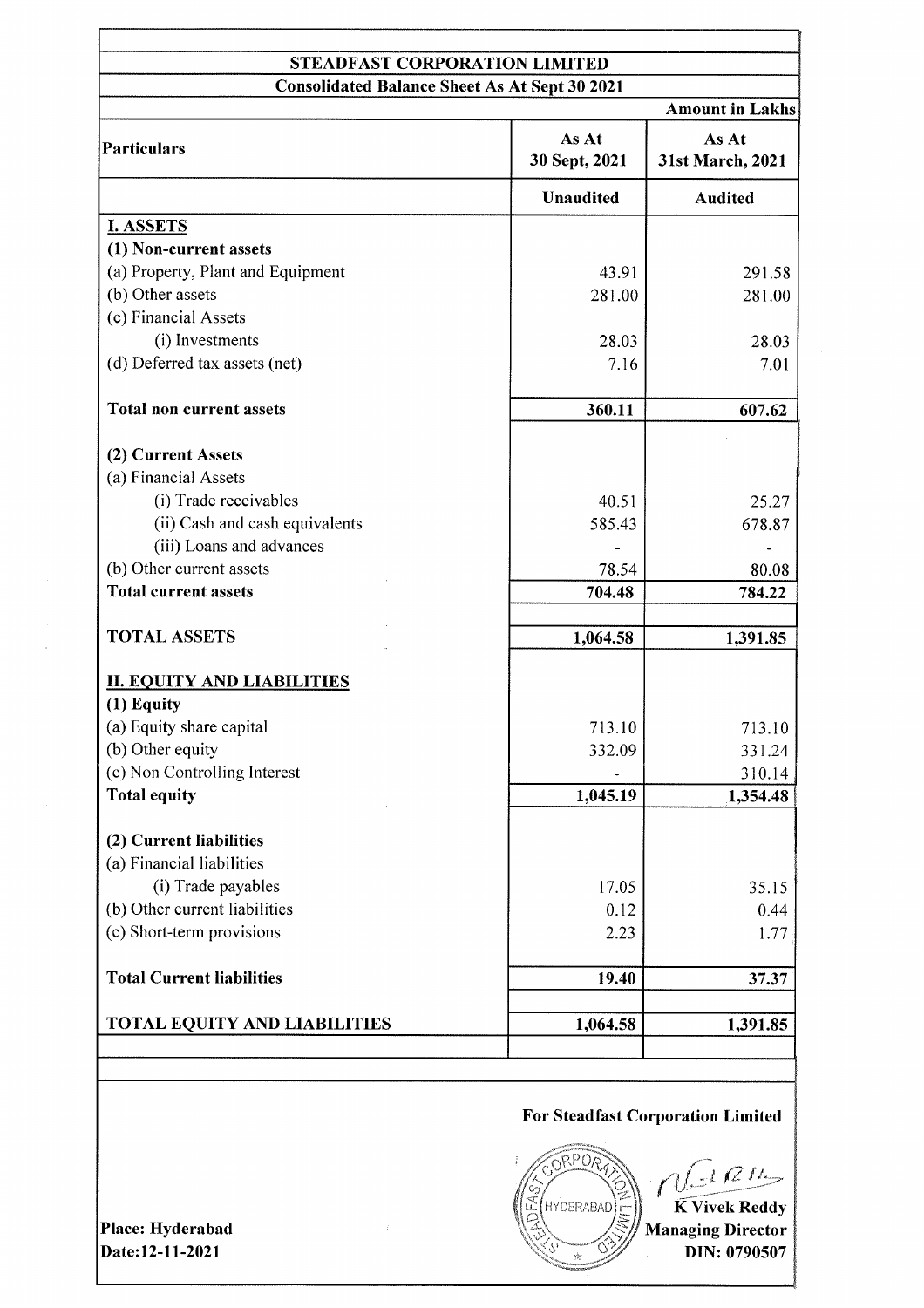| STEADFAST CORPORATION LIMITED |                                                                        |                   |                                             |  |
|-------------------------------|------------------------------------------------------------------------|-------------------|---------------------------------------------|--|
|                               | Consolidated Cash Flow Statement for the half year ended Sept 30, 2021 |                   |                                             |  |
|                               |                                                                        |                   | <b>Amounts in lakhs</b>                     |  |
|                               | <b>Particulars</b>                                                     | September 30 2021 | September 30 2020                           |  |
|                               |                                                                        | unaudited         | unaudited                                   |  |
| $\mathbf{A}$                  | <b>Cash Flows From Operating Activities:</b>                           |                   |                                             |  |
|                               | Net profit before tax                                                  | 1.15              | 6.01                                        |  |
|                               | Adjusted for:                                                          |                   |                                             |  |
|                               | Depreciation                                                           | 6.40              | 35.02                                       |  |
|                               | Interest & other income received                                       | (16.91)           | (22.82)                                     |  |
|                               | Profit on sale of investemnt                                           |                   |                                             |  |
|                               | Operating profits before working capital charges                       | (9.37)            | 18.21                                       |  |
|                               | Changes in current assets and liabilities                              |                   |                                             |  |
|                               |                                                                        |                   |                                             |  |
|                               | (Increase)/Decrease in Trade Receivables                               | (15.24)           | (0.10)                                      |  |
|                               | (Increase)/Decrease in financial and non-financial assets              | 1.54              | (20.55)                                     |  |
|                               | Increase/(Decrease) in financial and non-financial liabilities         | (0.32)            | (0.37)                                      |  |
|                               | Increase/(Decrease) in Trade payables                                  | (18.11)           | 0.27                                        |  |
|                               | Cash generated from operations                                         | (41.49)           | (2.54)                                      |  |
|                               | Income taxes paid                                                      |                   | 1.94                                        |  |
|                               | Net cash generated from operating activities                           | (41.49)           | (4.48)                                      |  |
| $\bf{B}$                      | <b>Cash Flows From Investing Activities:</b>                           |                   |                                             |  |
|                               | Purchase of fixed assets                                               |                   | (1.74)                                      |  |
|                               | sale of Investment                                                     |                   |                                             |  |
|                               | Changes in loans and advances                                          |                   |                                             |  |
|                               | Interest & other income received                                       | 16.91             | 22.82                                       |  |
|                               | Net cash used in investing activities                                  | 16.91             | 21.08                                       |  |
| $\mathbf C$                   | <b>Cash Flows From Financing Activities:</b>                           |                   |                                             |  |
|                               | Proceeds from issue of share warrants                                  |                   |                                             |  |
|                               | Proceeds from issue of ESOPs                                           |                   |                                             |  |
|                               | Changes in Minority Interest                                           | (68.86)           | (1.00)                                      |  |
|                               | Net Cash generated from financing activities                           | (68.86)           | (1.00)                                      |  |
| D                             | Net increase / (decrease) in cash and cash equivalents                 |                   |                                             |  |
| ${\bf E}$                     |                                                                        | (93.44)           | 15.60                                       |  |
|                               | Cash and cash equivalents at the beginning of the year                 | 678.87            | 430.34                                      |  |
| F                             | Cash and cash equivalents at the end of the year                       | 585.43            | 445.94                                      |  |
|                               | Cash & Cash Equivalents comprise:                                      |                   |                                             |  |
|                               | Cash in Hand                                                           | 0.00              | 8.87                                        |  |
|                               | Balance with Banks in Current A/c                                      | 202.34            | 64.72                                       |  |
|                               | Balance with Banks in Deposit A/c                                      | 383.08            | 372.35                                      |  |
|                               | Total Cash & Cash Equivalents:                                         | 585.43            | 445.94                                      |  |
|                               |                                                                        |                   | For and on behalf of the Board of Directors |  |
|                               |                                                                        |                   | $dF^{\{R\}}$                                |  |

K Vivek Reddy Managing Director DIN: 7907507

AS

Ć  $\frac{1}{2K}$ 

Place: Hyderabad Date : l2-ll-202l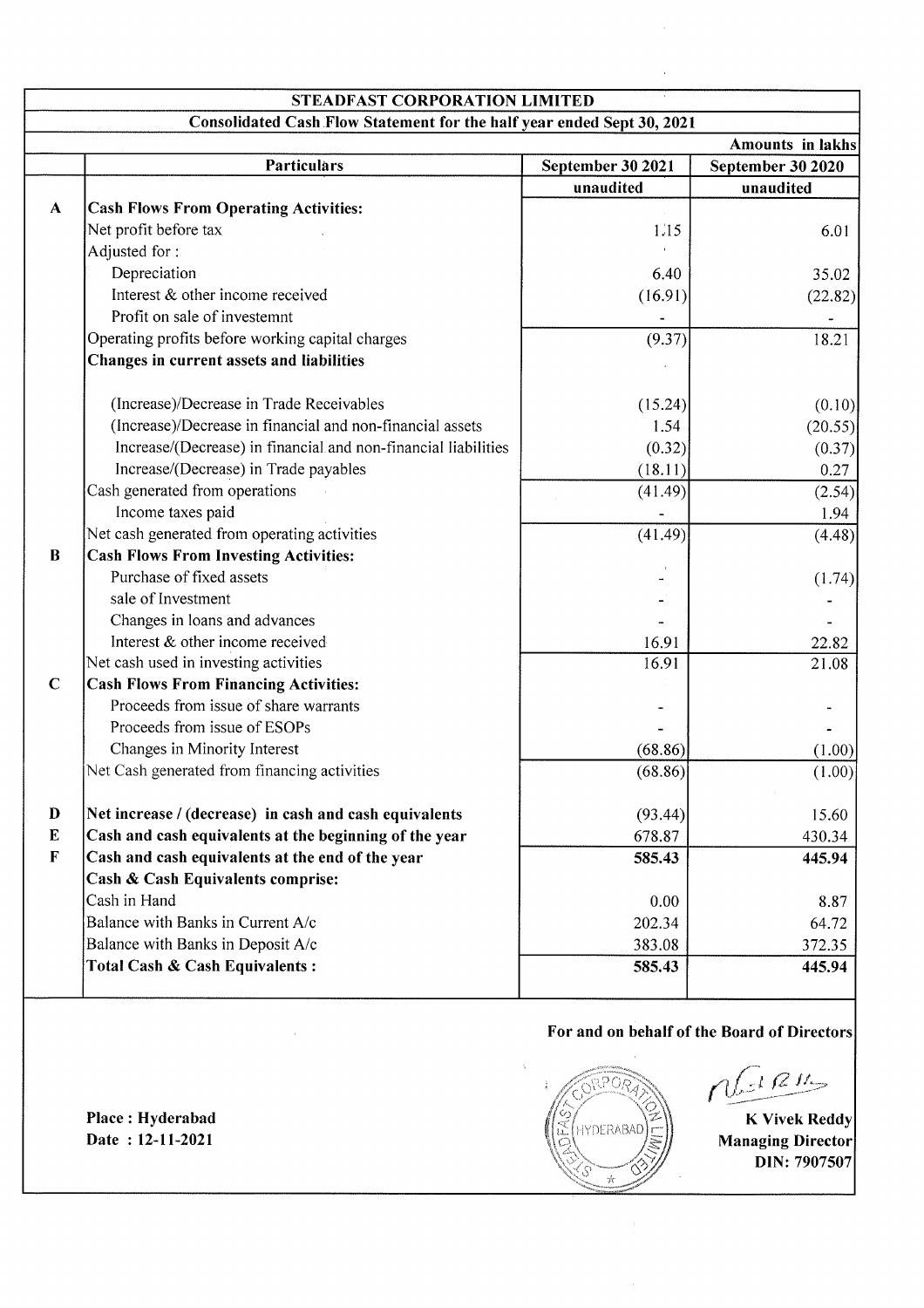

Independent Auditor's Review Report on Quarterly and Half year ended Unaudited<br>Consolidated Financial Results of Company Pursuant to the Regulation 33 of the SEBI (Listing Obligations and Disclosure Requirements) Regulations, 2015, as amended.

#### TO THE BOARD OF DIRECTORS OF M/S STEADFAST CORPORATION LIMITED

We have reviewed the accompanying statement of Unaudited Consolidated Financial Results of M/S STEADFAST CORPORATION LIMITED (the "Parent") and its subsidiaries (the Parent and its subsidiaries together referred to as "the Group") for the quarter and six months ended September 30, 2021(the "Statement") attached here with, being submitted by the parent pursuant to the requirement of Regulation 33 of the SEBI (Listing Obligations and Disclosure Requirements) Regulations; 2015<br>as amended.

This statement, which is the responsibility of the Parent's Management and approved by the Company's Board of Directors, has been prepared in accordance with the recognition and measurement principles laid down in Indian Accounting Standard 34, (Ind AS 34) "Interim Financial Reporting", Prescribed under section 133 of the Companies Act 2013 as amended, read with relevant rules issued thereunder and other accounting principles generally. accepted in India. Our responsibility is to express a conclusion on the Statement based on our review.

We conducted our review of the Statement in accordance with the Standard on Review Engagements (SRE) 2410, "Review of Interim Financial Information Performbd by the Independent Auditor of the Entity" issued by the Institute of Chartered Accountants'of 'India (ICAI). A review of interim financial information consists of making inquiries, primarily of the Company's personnel responsible for financial and accounting matters, and applying analytical and other review procedures. A review is substantially less in scope than an audit conducted in accordance with Standards on Auditing and consequently does not enable us to obtain assurance that we would become aware of all significant matters that might be identified in an audit. Accordingly, we do not express an audit opinion.

\: The statement includes the results'of the following entity:

1. M/s. RAUS-SCL (JV), Hyderabad (Associate entity)

t.. :-

Based on our review conducted as stated above, nothing has come to our attention that causes us to believe that the accompanying statement, prepared in accordance with the aforesaid Indian Accounting Standards ("Ind AS') specified under Section 133 of the Companies Act, 2013 as amended, read with relevant rules issued thereunder and other accounting principles generally accepted in India, has not disclosed the information required to be disclosed in terms of Regulation 33 of SEBI. (Listing Obligations and Disclosure Requirements) Regulations, 2015, as amended including the manner in which it is to be disclosed, or that it contains any material misstatement.

### For Ramasamy Koteswara Rao and Co LLP

FRN.No. 010396S /S200084 Diartoroc

Chartered Accountants

Murali Krishna Reddy Telluri Partner Place: Hyderabad Membership No: 223022 Date: 12-11-2021 UDIN: 21223022AAAASW5464

SRI RAMCHANDRA ARCADE, D.No.8-2-293/82/JIII/573/M/ 1st Floor, Road No.B2, Jubilee Hills, Hyderabad - 500096. Ph: 23394982185, E-mail: rkandco@gmail.com, Website : www.rkandco.in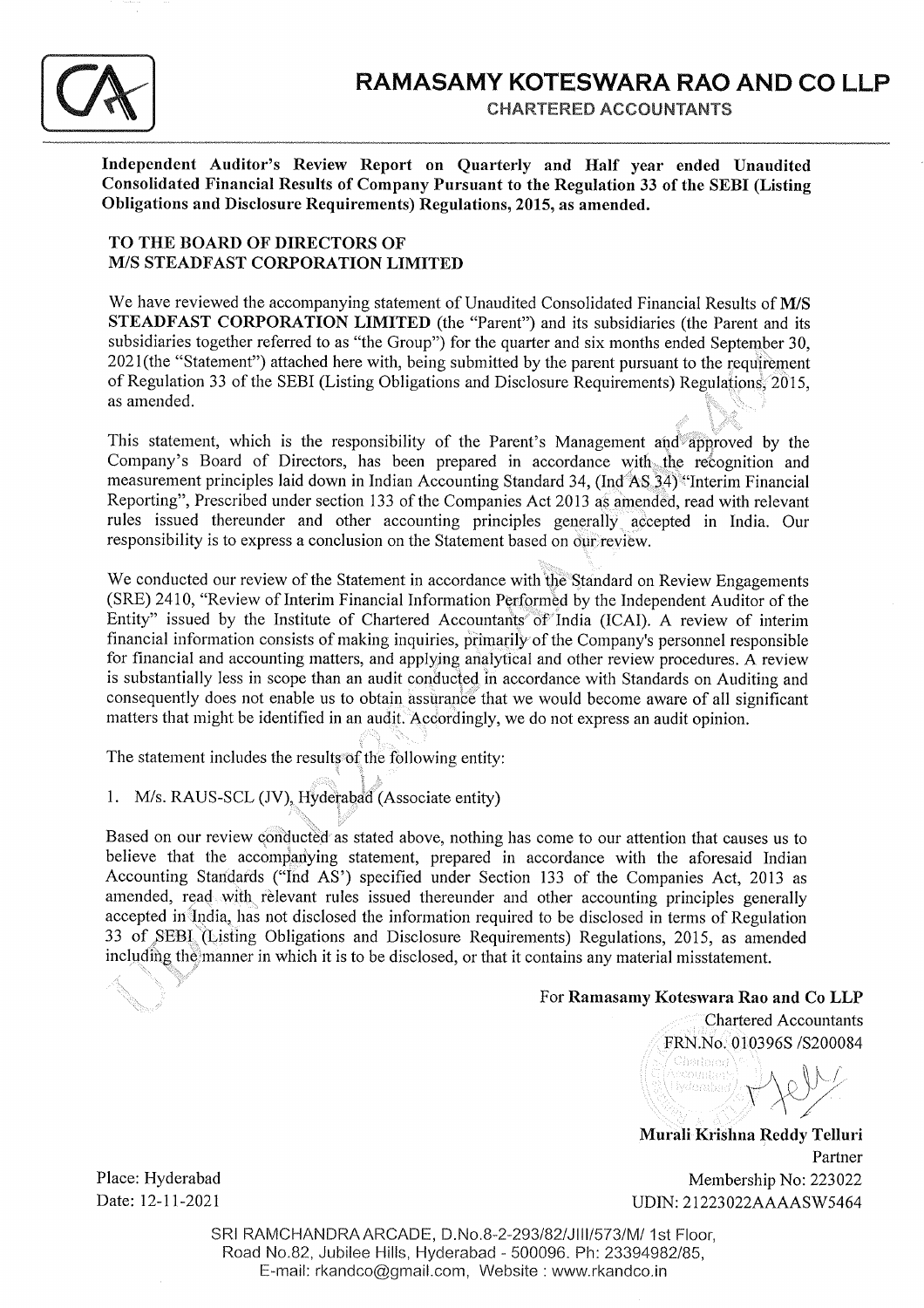

Phone No : +91 40 23559550 E-mail: steadfastcorp@gmail.com CIN: L74999TG1995PLC037139 www.steadfastcorp.in

### Dated: 12/11/2021

To,

Head-Listing & Compliance Metropolitan Stock Exchange of India Limited (MSEI), Vibgyor Towers,  $4<sup>th</sup>$  Floor, Plot No. C 62, G-Block, Opp. Trident Hotel, BandraKurla Complex, Bandra (E), Mumbai-400 098

Dear Sir,

 $\mathbf{r}$ 

## Sub: Undertaking for Non applicability of Statement of deviation / variation to the company as per regulation 32 (1) of SEBI (LODR) Regulations,2015. Ref: Ref: ISIN: INE089801013 & Symbol: STEADFAST

Pursuant to SEBI circular- CIR/CFD/CMD1/162/2019 dated 24<sup>th</sup> December, 2019 regarding Format on Statement of Deviation or Variation for proceeds of public issue/rights issue/preferential issue, Qualified Institutions Placement (QIP) etc., in reference to Regulation 32(l) of SEBI (Listing Obligations and Disclosure Requirements) Regulations,2015, we would like to inform that the said Regulation 32(l) is not applicable for the Company as we have not raised funds and hence not submitting Annexure A as per the SEBI circular.

This is for your information and records

Thanking You, Yours faithfully, For Steadfast Corporation Limited

 $_{t}$   $_{\mathcal{C}}$   $_{\mathcal{U}}$ 

K. Vivek Reddy Managing Director DIN-07907507

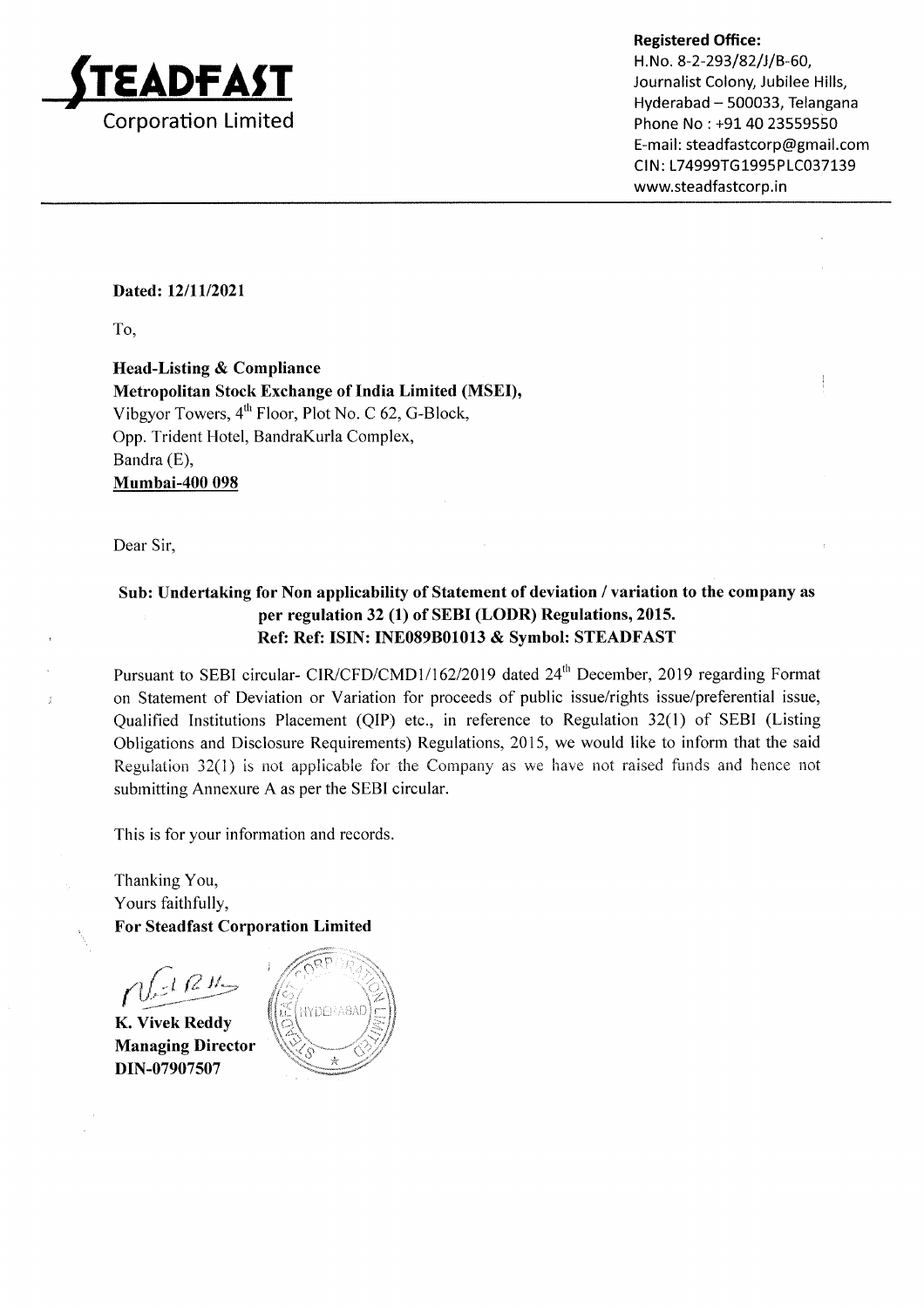

H. No. 8-2-293/82/J/B-60, Journalist Colony, Jubilee Hills, Hyderabad - 500033, Telangana Phone No : +91 40 23559550 E-mail: steadfastcorp@gmail.com CIN: L74999TG1995PLC037139 www.steadfastcorp.in

**LYDERABAD** 

)t

## Dated: l2/ll/2021

To,

The Head - Listing & Compliance Metropolitan Stock Exchange of India Ltd. (MSED Vibgyor Towers, 4th floor, Plot No C 62, G - Block, Opp. Trident Hotel, BandraKurla Complex, Bandra (E), Mumbai - 400 098

Dear Sir,

## Sub: Intimation under Regulation 30 of the SEBI (Listing Obligations and Disclosure Requirements) Requlations. 2015 with reference to SEBI Circular bearing reference no. SEBIIHO/CFD/CMDIICIRIP/2020/84 dated 20th Mav. 2020

We would like to inform you the impact of COVID-19 pandemic and ensuing nation-wide lockdown on the Company pursuant to Regulation 30 of the SEBI (Listing Obligations and Disclosure Requirements) Regulations, 20 15.

| 1              | Impact of the Co VID-19 pandemic     | During the Second quarter the operations of the           |
|----------------|--------------------------------------|-----------------------------------------------------------|
|                | on the business                      | Company was not impacted. Hence there was no impact       |
|                |                                      | on the business of the Company                            |
| $\overline{2}$ | Ability to maintain operations       | During the quarter the operations of the Company have     |
|                | including the factories/units/office | done. There was no barriers to operations of the          |
|                | spaces functioning and closed        | Company                                                   |
|                | down                                 |                                                           |
|                |                                      | The registered Office was also opened during the quarter. |
| 3              | Schedule, if any, for restarting the | As stated above in Point 2.                               |
|                | operations                           |                                                           |
| 4              | Steps taken to ensure smooth         | The Company issued COVID-19 alerts and guidelines         |
|                | functioning of operations            | from time to time and adopted suitable measures to safe   |
|                |                                      | guard the employees and for smooth functioning of         |
|                |                                      | operations. The Company has taken adequate safety         |
|                |                                      | measures including thermal checkup at entry level, self-  |
|                |                                      | sanitizing, wearing masks within our premises, social     |
|                |                                      | distancing and multiple levels of sanitizations at work   |
|                |                                      | places.                                                   |
|                |                                      |                                                           |
|                |                                      | All the safety measures are being followed on an ongoing  |
|                |                                      | basis to prevent the spread of virus.                     |
| 5              | Estimation of the future impact of   | The Pandemic of Covid-19 virus brought about              |
|                | COVID-19 on its operations           | disruptions in the Construction industry which could      |
|                |                                      |                                                           |

### Disclosures on imnact analvsis of COVID-19 pandemic on Company's operations